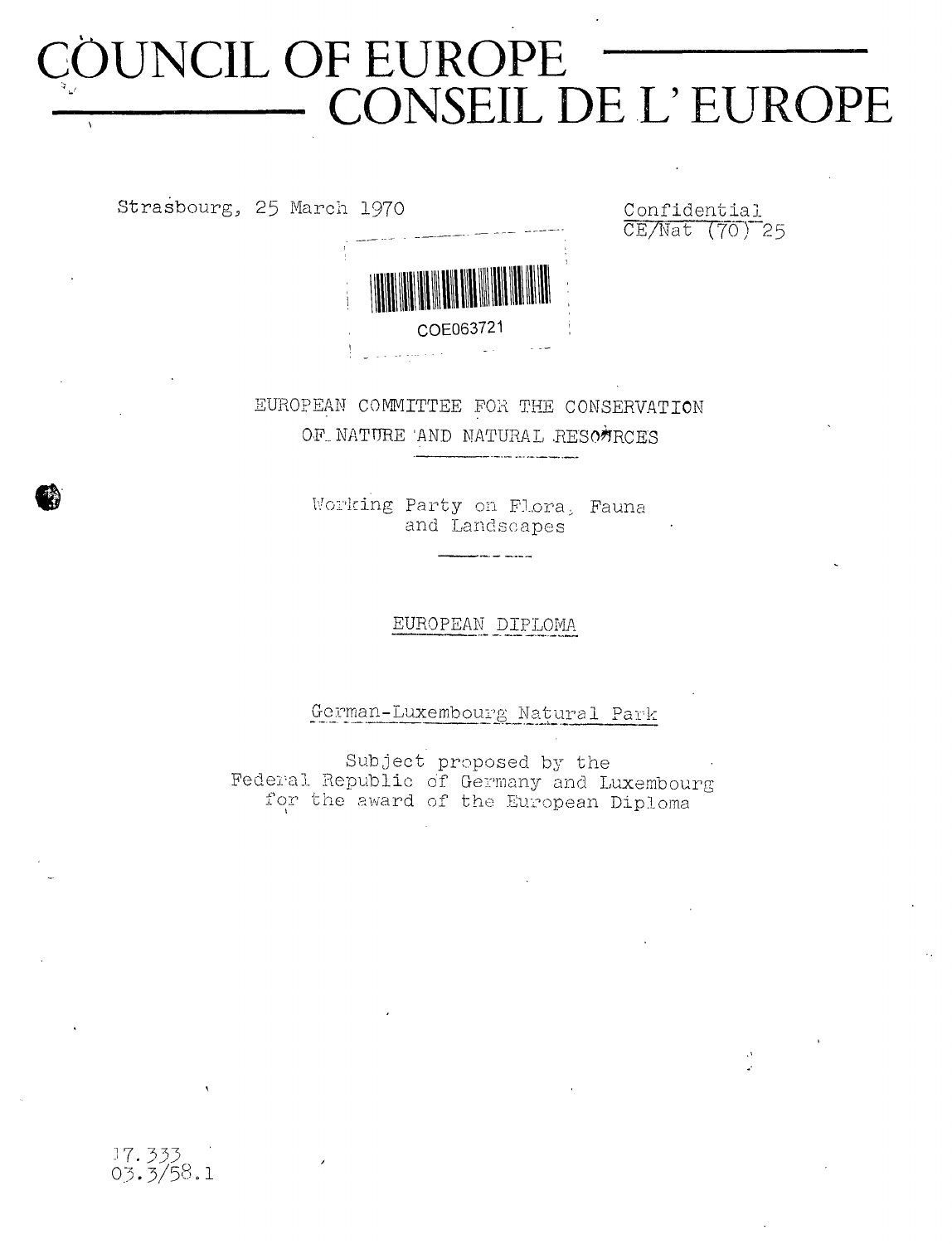#### Secretariat Note

The application of the German-Luxembourg Natural Park was presented jointly by the Federal Republic of Germany (1) and the Grand-Duohy of Luxembourg (2) in the category "Protected Landscape".

 $-1 -$ 

Replies-to che Questionnaire are given in the following pages. Photographs and maps are in the possession of the Secretariat.

<u>.</u>/.

(l) Letter of  $17$  December 1969. from the Bundesministe für Ernährung Landwirtschaft und Forsten.

(2) Letter of 26 February 1970, from the Director of Political Affairs, Ministry of Foreign Affairs.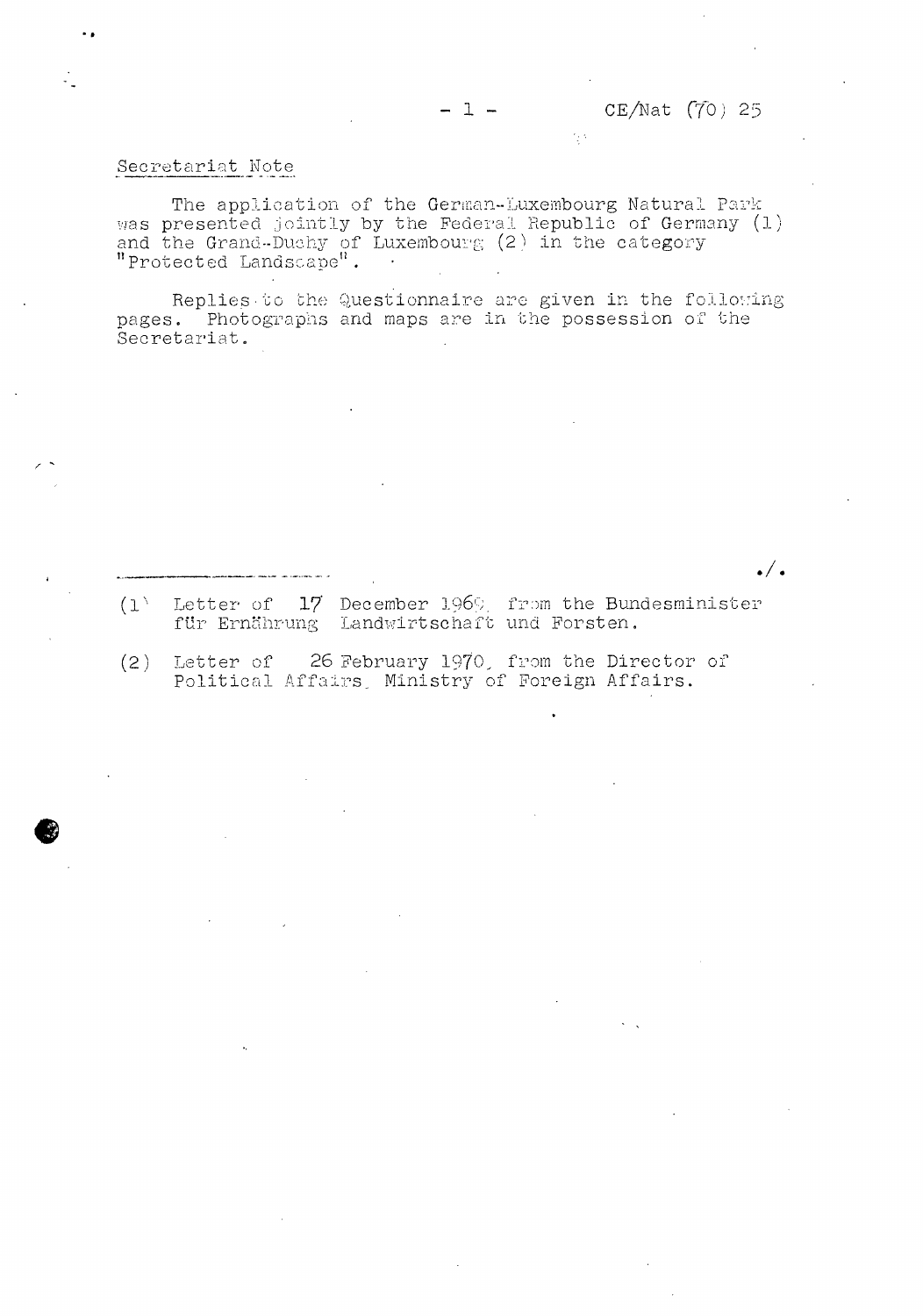Name of site Deutsch-Luxemburgischer Naturpark German-Luxembourg Natural Park

**Name** \_and Add**re**ss of the organisâtion jresponsible for *i*ts' management

 $-2 -$ 

**Vereinigung Deut**soh-**Luxemburgischer** Naturpark D 5521 Echternacherbrück

Federal Republic of Germany

Country **Federal.Republic** of Germany

Grand-Duchy of Luxembourg

## (a) Type of Landscape

✓

The **northern** part of the **natural park** forms part of the great mountain chain .of devonian schist. In **the** south re find ''Luxembourg sandstone'' 'of the tertiary period.

The accidented nature of the relief, the vast perspectives of the uplands the valleys with their strange shaped 'rocks and the wooded slopes constitute the charm of the landscape.

## (b) Characteristics and justification for conservation

• Apart **from** the **beauty of** the **region and. its many natural'** sites, the Luxembourg/German park has a wealth of historic interest, country mansions and castles and other historical features.

Examples are the **ruins** of the fortified castle **of Vianden..** the Roman mosaics of Diekirch, the Roman villa at Bollendorf, the menhir' (a pagan sanctuary) at the "Niederburg" and the celebrated "Fraubillen" cross. " . ' ' . ' ' ' . ' ' ' . ' ' ' ' . ' ' ' . ' ' ' '

Remains from Roman times are scattered throughout the territory.

' The'',largest pumping station in Europe, near Vianden. comprising a lake several km long in the Our valley and two **other** reservoirs **higher up on** Mont **St. 'Nicolas,** with a 'capacity of **6** million cubic **metres,** makes a first-class tourist attraction.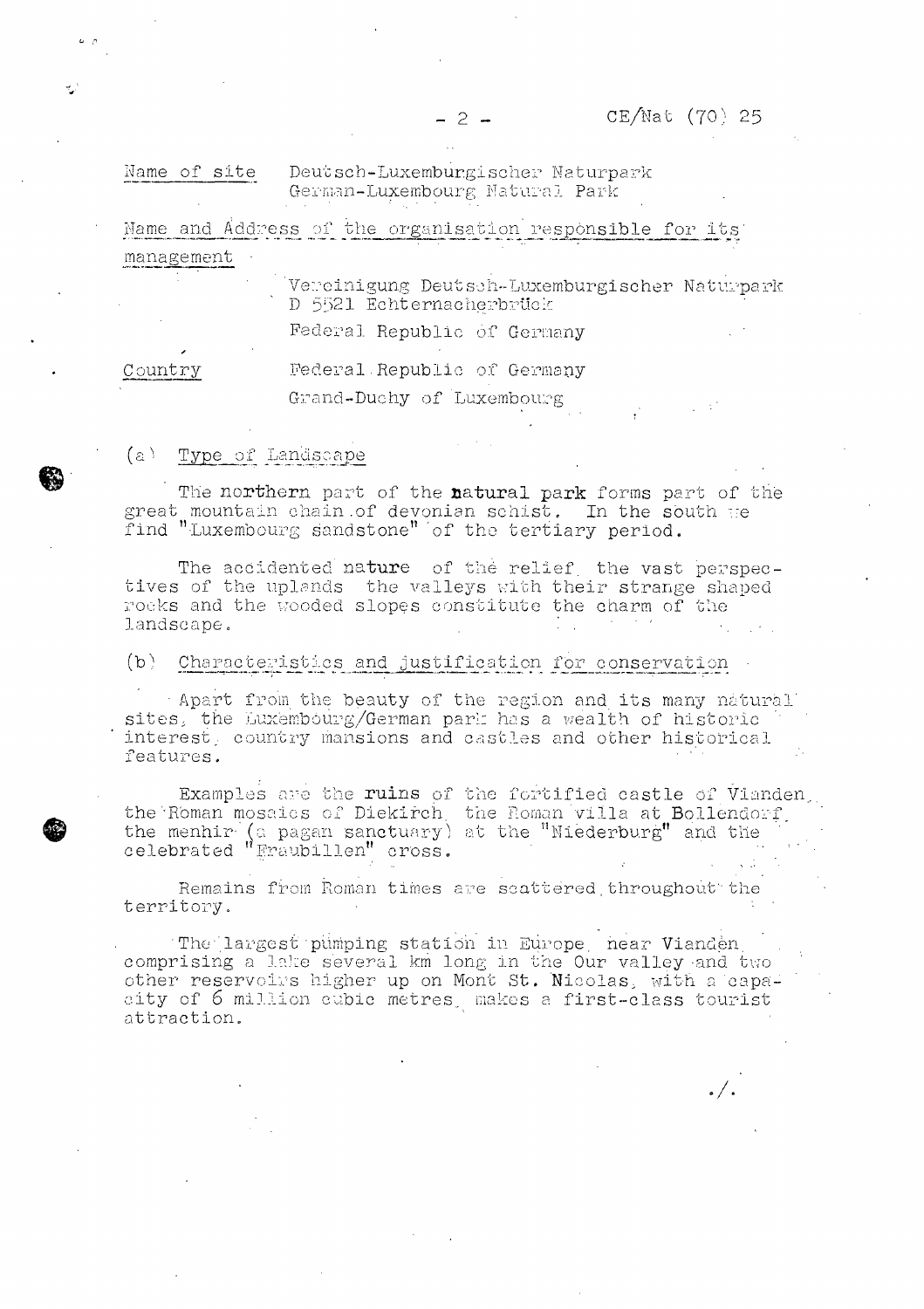#### CE/Nat (70) 25

Plora and fauna are extremely varied.' Because of the diversity of the terrain and climatic factors, there is a vast range of phytosociological'associations.

A special feature is the presence of mediterranean plant species. Thirty-tuo different orchids occur on the warm, dry skeletal soils in the southern part of the park, protected by conservation measures.

There are red deer, roebuck and wildboar and numerous species of birds. These include rare burds of prey, water-ouzels, .teal and garganey. kingfishers and heron.

Within the walls of the old castle of Bollendorf che visitor may admire a **falcon-house** with numbers of **hawk-beaked** birds kept in impeccable condition.

The natural park is **very** interesting to geologists, too. The abundance of geological formations attracts their attention, while the chalky subsoil features excavations and important deposits.

#### (c ) European interest of the application

This is the first project in western Europe for joint conservation and. management of *an extensive area of* the countryside regardless of the intervening frontier. Those co-operating to this end include **departments** of national government, local authorities and **privace** organisations **in** the two countries.

This Ardennes-Eifel area has maintained its cultural unity for more than a thousand years, despite the frontiers. And it is through the influence of this common civilisation that friends of nature and of the countryside in the Federal , Republic of Germany and in the Grand-Duchy of Luxembourg pooled their efforts to establish a natural park and organise it jointly.

**The legal** basis **for the** Luxembourg/German natural park was laid down in a treaty between the Grand-Duchy of Luxembourg and Land Rheinland-Pfalz.

 $\cdot$  /  $\cdot$ 

 $\mathbf{I}$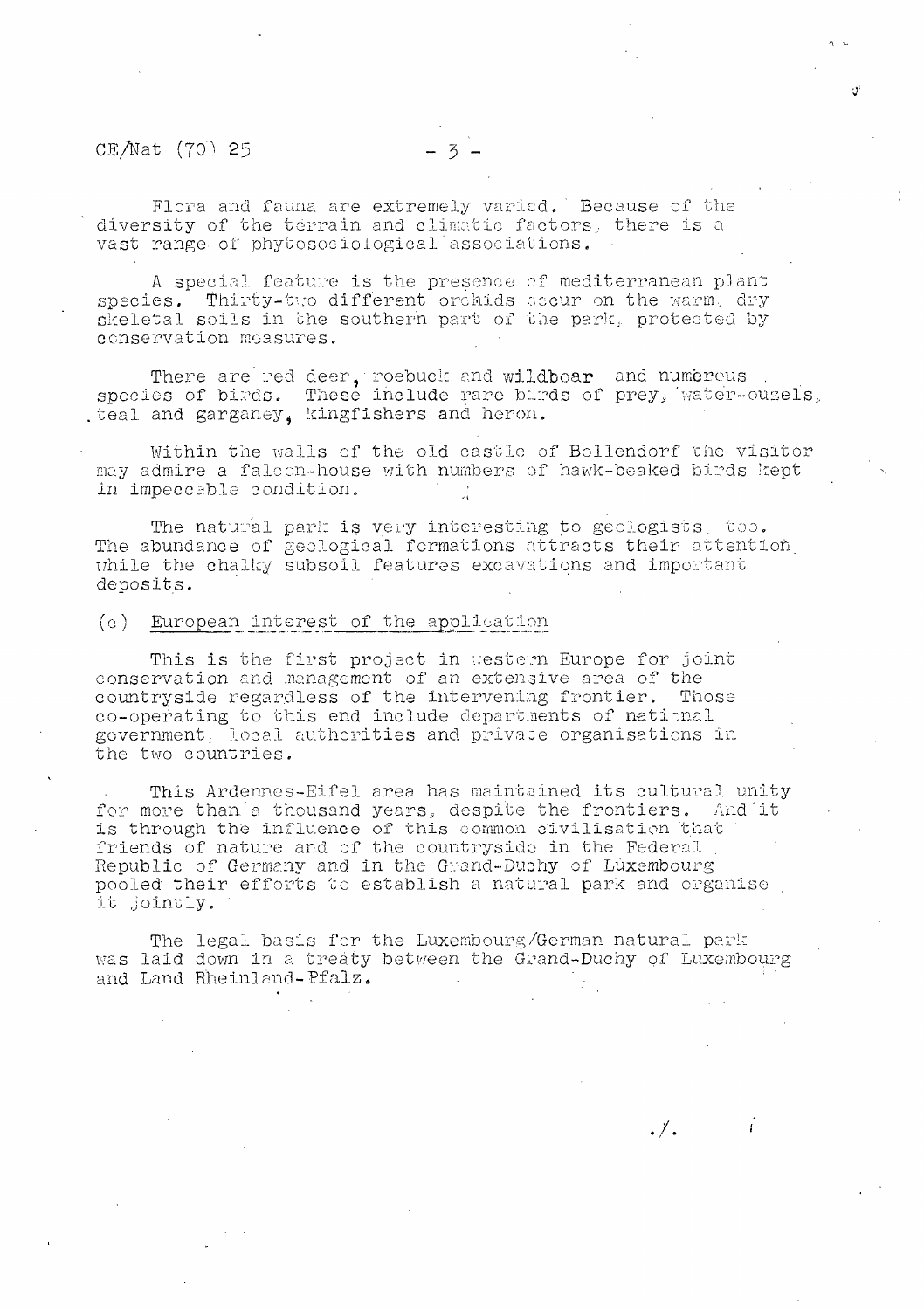## CE $\text{Mat}$  (70) 25

 $\cdot$  /  $\cdot$ 

Instruments of ratification vere exchanged on 15 October 1965, which is the date when the first international natural perk in Europe can be said to have been born. This natural park is also the first bilateral one to be jointly administered. It covers an area of 720 sq. km on either side of the Our and the Sûre, with 58 towns and villages and 54 000 inhabitants.

The creation in the heart of Europe of the Luxembourg/ German natural park has demonstrated that international co-operation is possible in the field of protection of the countryside , to the greater good of the inhabitants of large . conurbations seeking recreation.

Conservation of nature and of the landscape, although the declared purpose of this combined effort, was not the " only one.

There is a feeling on both sides that the frontier is no longer a dividing line but is beginning to be the focus of activities. People are reminded of their common pasty and come together in their belief in a shared European destiny.  $\mathtt{destiny.}$  and  $\mathtt{destiny.}$ 

Truly the establishment of the Luxembourg/German natural park represents a step in the direction of a United Europe.

At a time when difficulties are impeding integration of the European Community, this direct contact between peoples separated by a frontier merits our attention. May it provide fresh stimulus to European unity.

(d) Description of geographical position, and/or sketch  $+$  or tracing on map-(scale  $+$  l:50,000 or approximately)

Ordnance map 1-50,000

(e) Photographs

4 photographs, 18 x 24. black-and white

(f) Conservation measures taken so far

The founders of the natural park set themselves soon after the war to preserving the privileged nature of the land on either side of the Our and the Sûre and to promoting its use as a recreation zone.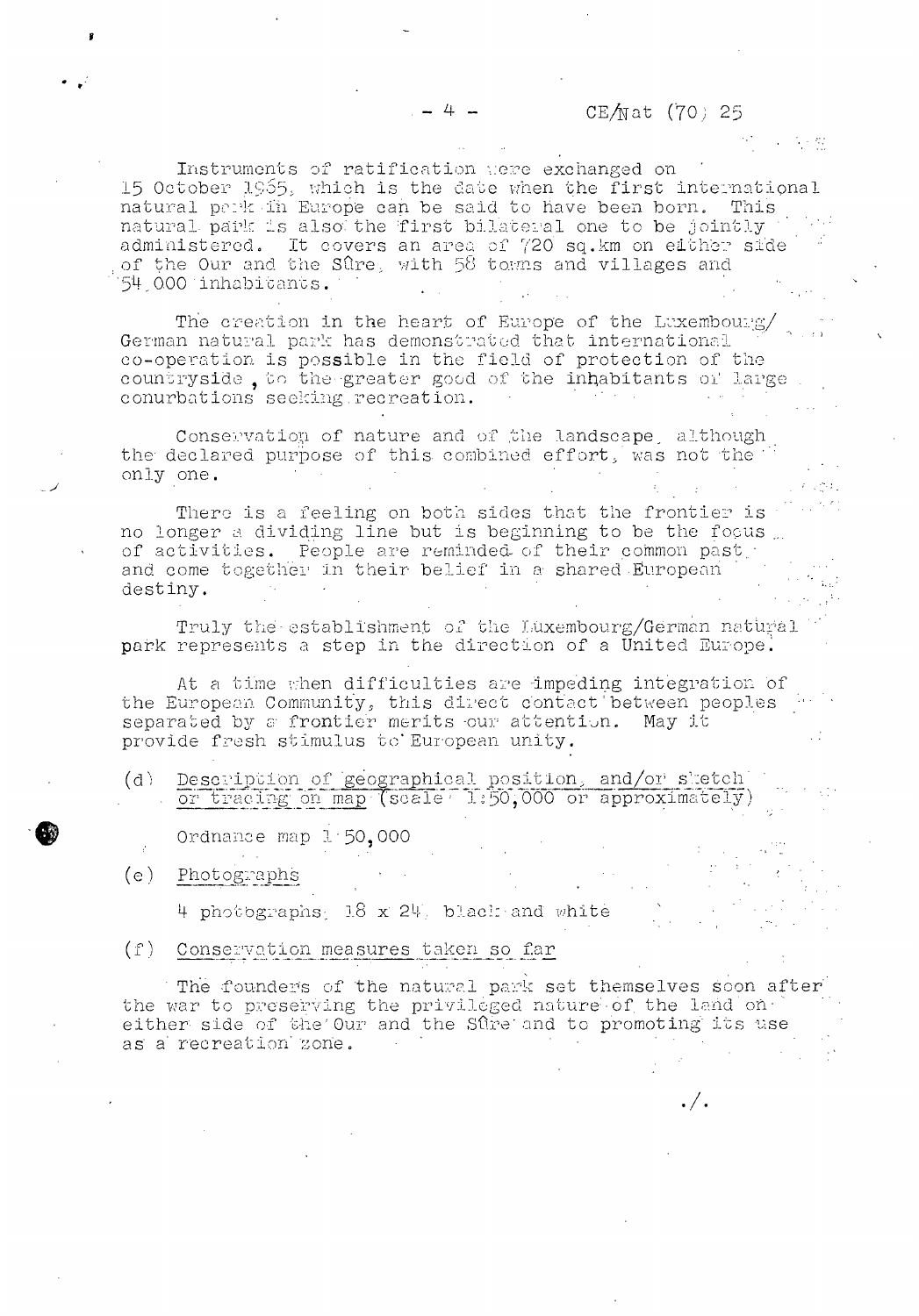# $CE/Mat$  (70) 25 - 5 -

Their task was rendered easier by the fact that the territory-forms a single unit geologically, geographically, historically and culturally.

The association for the "pare naturel germano-luxembourgeois" defined its object in paragraph 2 of its Rules' as being to maintain, protect and develop the countryside on identical lines on either side of the Our and the Sûre.

The Luxembourg part of the park is protected by the law of 29.7.1965 on the conservation of nature and natural' resources.

On the German side, the "Conservation Order" of 1964 precludes any changes which might spoil the beauty of the landscape or be detrimental to conservation and the enjoyment of nature.

The German association "Verein Naturpark Sudeifel" and the Luxembourg section of the European group for the Ardennes-Eifel together see to the administration of the Luxembourg/ German natural pari:, headed by a single joint committee, with the chairmanship alternating between a Luxembourg national and a German for a year each.

All promotion and publicity is carried out jointly. In this way a map was published for the whole of the park, and a coloured folder in German, French, Dutch and English is in its third edition.

When the development plan worked out for the landscape in both parts of the park is realised, this frontier territory will be even more attractive to nature lovers.

The plan provides for extending the network of sign-posted v:alks, installing open-air swimming pools, ornamental lakes, and ponds., and providing parking and camping facilities. Great care has been taken over the whole project, which will improve the appearance of certain landscapes.

During the last few years two international footbridges have been built across the Sûre at Weilerbach.and Tintesmühle, the construction being financed by the two countries. Plans and estimates for four more bridges and a ferry have been drawn, up, to be carried'out in the near future, thus facilitating the) frontier crossing.

**/** • / \*